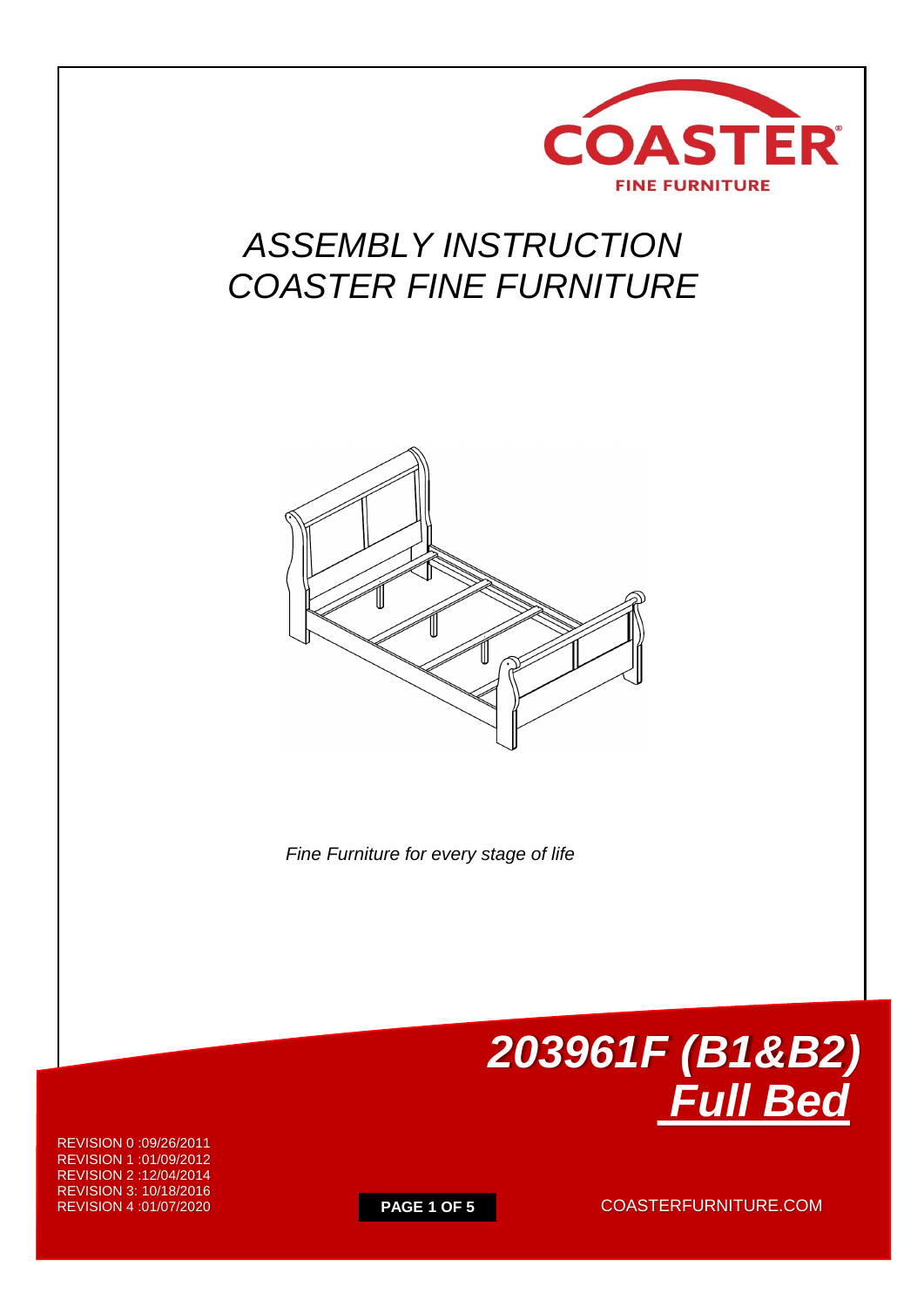# ITEM : **203961F (B1&B2)**



### **ASSEMBLY TIPS:**

- 1. Remove hardware from box and sort by size.
- 2. Please check to see that all hardware and parts are present prior to start of assembly.
- 3. Please follow attached instruction in the same sequence as numbered to assure fast & easy assembly.

#### **WARNING!**

1. Don't attempt to repair or modify parts that are broken or defective. Please contact the store immediately.

2. This product is for home use only and not intended for commercial establishments.



ASSEMBLY TIME 1 30 MINUTES



## **PARTS IDENTIFICATION**

| <b>B1 (BOX 1)</b> |                           |     |
|-------------------|---------------------------|-----|
| A                 | <b>HEADBOARD PANEL</b>    | 1PC |
| B                 | <b>LEFT HEADBORD LEG</b>  | 1PC |
| C                 | <b>RIGHT HEADBORD LEG</b> | 1PC |
| D                 | <b>FOOTBOARD PANEL</b>    | 1PC |
| Е                 | <b>LEFT FOOTBORD LEG</b>  | 1PC |
| F                 | <b>RIGHT FOOTBORD LEG</b> | 1PC |

### **B2 (BOX 2)**

| G         | <b>BED SLAT</b>                                      | 4PCS |
|-----------|------------------------------------------------------|------|
| н         | <b>BED SLAT SUPPORT</b><br><b>WITH LEVELER</b>       | 4PCS |
| G         | <b>BED RAIL</b>                                      | 2PCS |
| <b>HB</b> | 203961F (B1) FROM BOX 1<br><b>HEADBOARD COMPLETE</b> | 1PC  |
| FB        | 203961F (B1) FROM BOX 1<br><b>FOOTBOARD COMPLETE</b> | 1PC  |

#### **NOTE :**

 **Phillips head screw driver is required in the assembly process ; however, manufacturer does not provide this item.**

|  |  | <b>PAGE 2 OF 5</b> |  |  |  |
|--|--|--------------------|--|--|--|
|--|--|--------------------|--|--|--|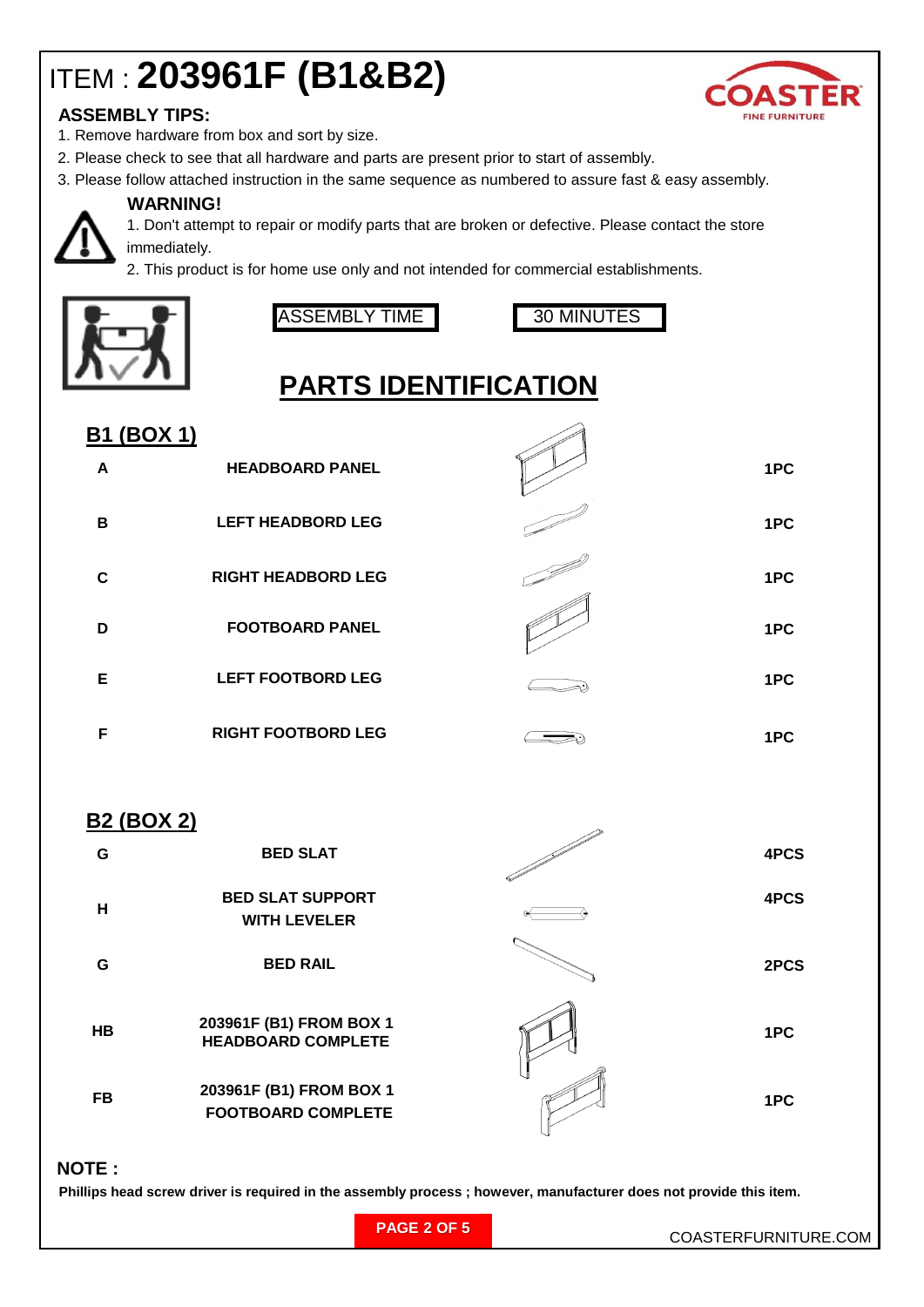# ITEM : **203961F (B1&B2)**



### **ASSEMBLY TIPS:**

- 1. Remove hardware from box and sort by size.
- 2. Please check to see that all hardware and parts are present prior to start of assembly.
- 3. Please follow attached instruction in the same sequence as numbered to assure fast & easy assembly.



### **WARNING!**

1. Don't attempt to repair or modify parts that are broken or defective. Please contact the store immediately.

2. This product is for home use only and not intended for commercial establishments.

## **HARDWARE IDENTIFICATION**

### **Z-B1 (BOX 1) - HARDWARE PACK IS LOCATED IN 203961F (B1)**

| 1            | <b>ALLEN WRENCH</b><br>(M4 - BLK)             | 1PC   |
|--------------|-----------------------------------------------|-------|
| $\mathbf{2}$ | <b>BOLT</b><br>(M6 x 45mm - RBW)              | 12PCS |
| 3            | <b>LOCK WASHER</b><br>(M6 x 13mm - RBW)       | 12PCS |
| 4            | <b>SMALL FLAT WASHER</b><br>(M6 x 13mm - RBW) | 4PCS  |
| 5            | <b>BIG FLAT WASHER</b><br>(M6 x 19mm - RBW)   | 8PCS  |
| 6            | <b>WOOD PLUG</b>                              | 4PCS  |

### **Z-B2 (BOX 2) - HARDWARE PACK IS LOCATED IN 203961F (B2)**

| <b>FLAT HEAD SCREW</b> | 8PCS |
|------------------------|------|
| (M4 x 32mm - RBW)      |      |

**NOTE :**

**Phillips head screw driver is required in the assembly process ; however, manufacturer does not provide this item.**

| PAGE 3 OF 5 |
|-------------|
|-------------|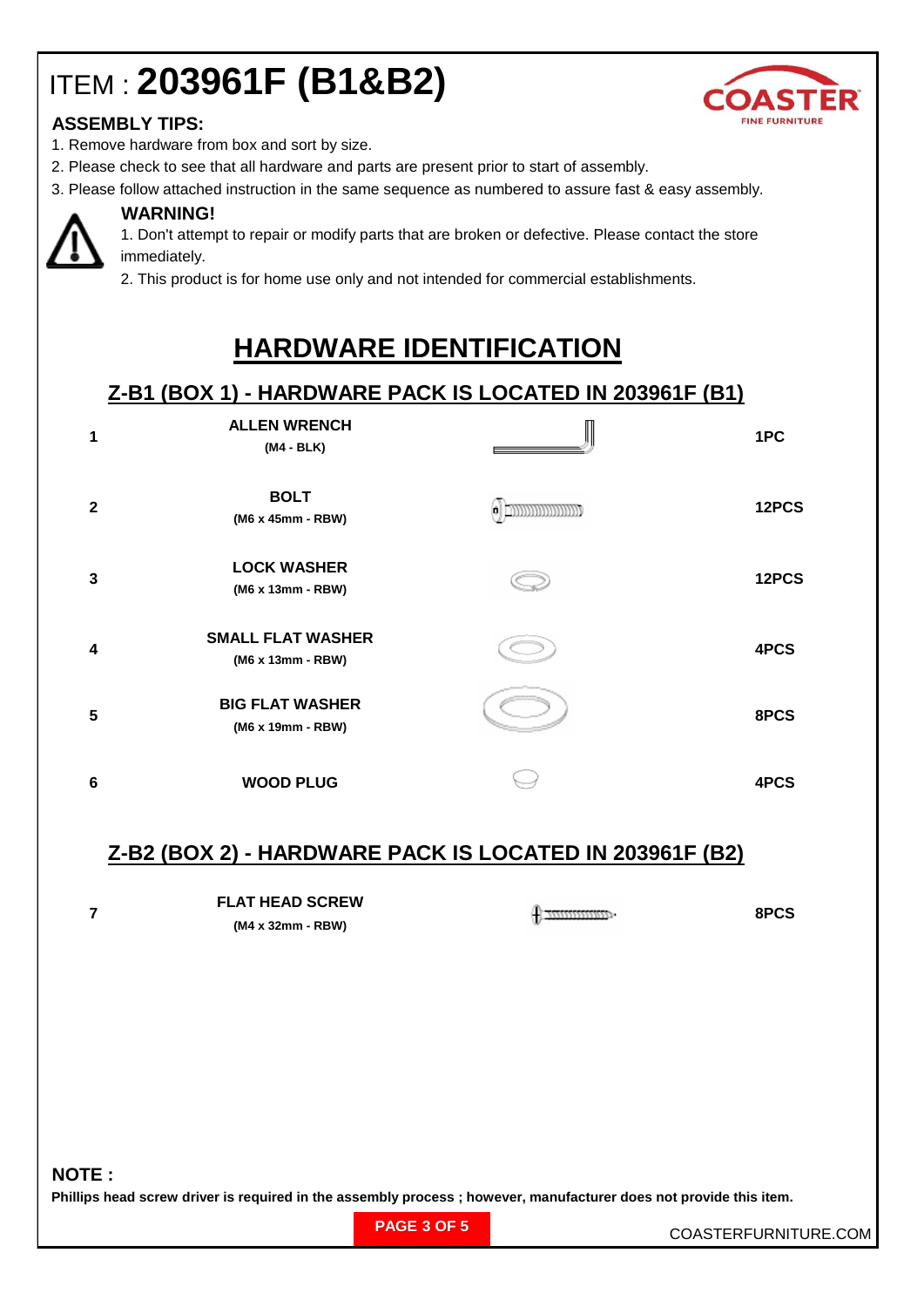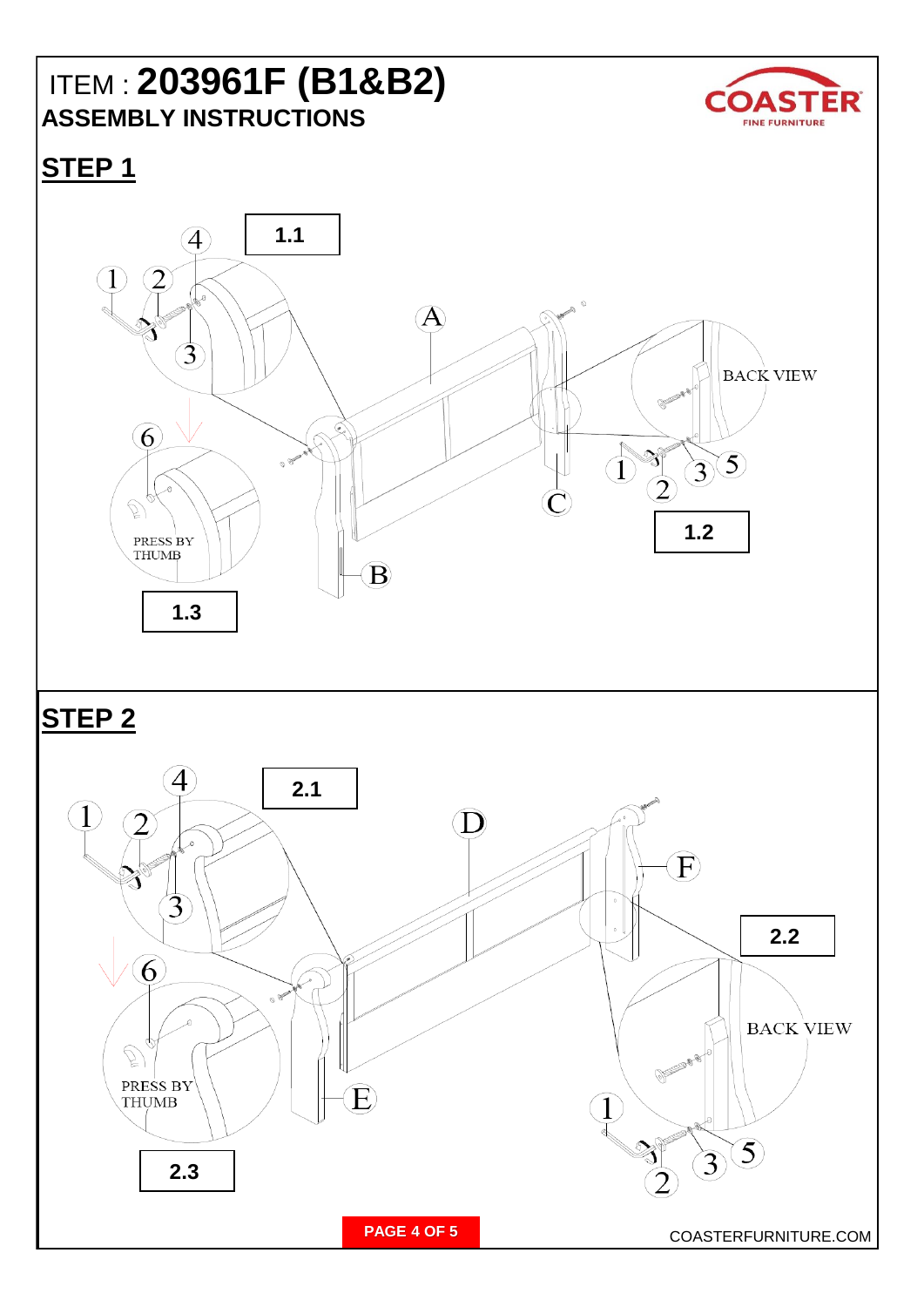